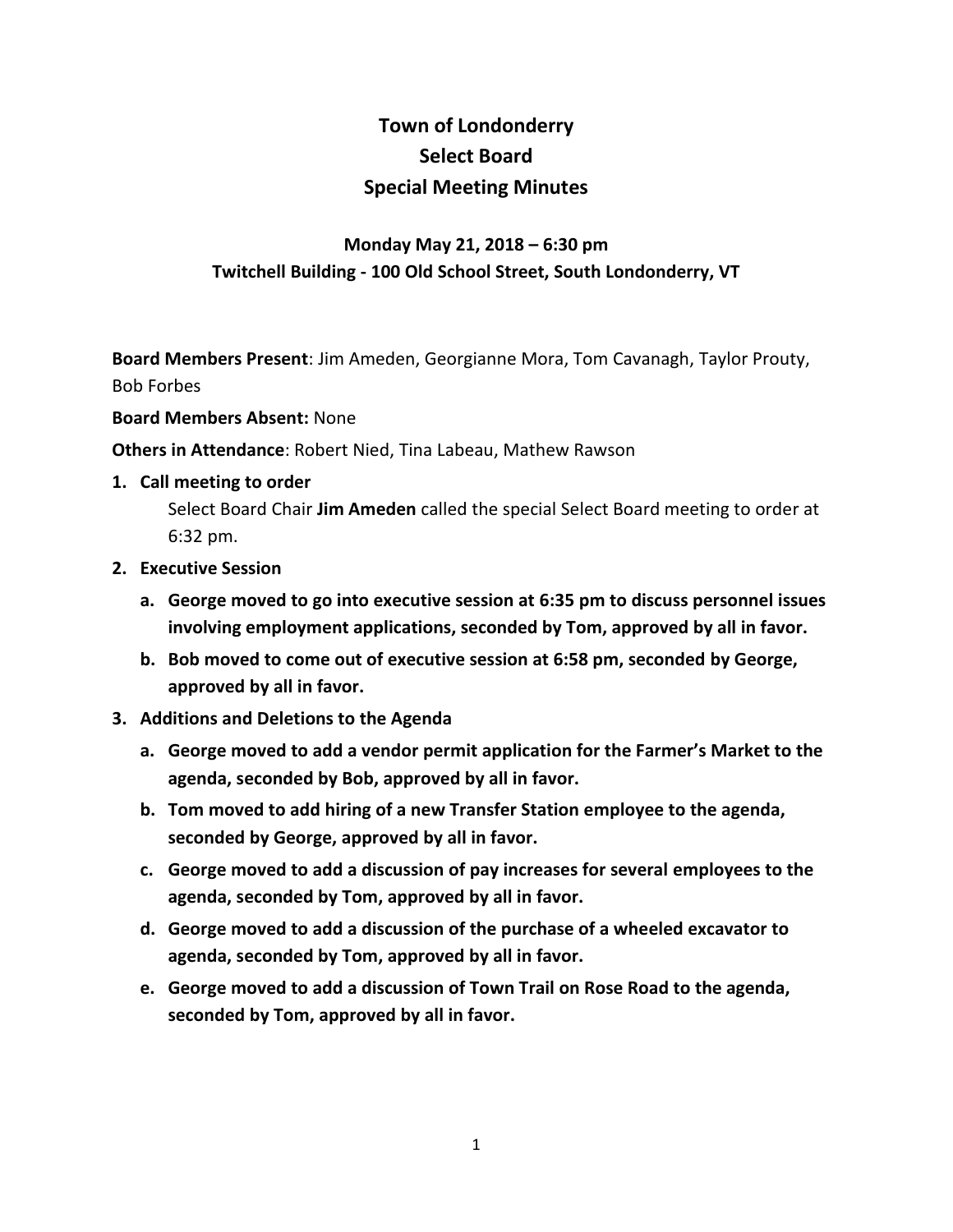- **f. George moved to add a discussion of road safety audits to the agenda, seconded by Tom, approved by all in favor.**
- **g. George moved to add an executive session to discuss a personnel issue related to the town administration to the agenda, seconded by Bob, approved by all in favor.**
- **4. Minutes Approval**
	- **a. George moved to approve the minutes for May 7, 2018, seconded by Bob, approved by all in favor.**
	- **b. George moved to approve the minutes for May 16, 2018, seconded by Tom, Bob abstained, approved by all remaining.**

## **5. Announcements and Correspondence**

- a. Letter from the Health Officer requesting that the Town request the phone numbers of residents so that he would be able to contact them in the case of a health issue such as trash left out. Discussion followed about the legality and practicality of requesting phone numbers. **Bob moved to table the discussion of requesting phone numbers, seconded by George, approved by all in favor.**
- b. Invitation by the WRC to participate in the Roads Grants Program**. George** stated that the Town needs to send a letter of intent to participate in the Roads Grants Program. **Mathew** discussed how the program works and which projects would qualify for funding under the program.
- c. SeVEDS press release concerning the *2 nd Annual Southern Vermont Economic Development Summit* was circulated and read by Select Board members.

# **6. Visitors and Concerned Citizens**

Mike Norris from Norris Brothers Solar identified himself and indicated he was here to request an additional letter of support from the Select Board and Planning Commission.

# **7. Town Officials' Business**

- a. **Tina** reported on the results of the tax sale indicating that the Town took possession of a .86-acre parcel of land. **Bob** provided a summary of the tax sale.
- **b. Bob moved to approve a Vendor Request for the West River Farmer's Market, Tom seconded, approved by all in favor.**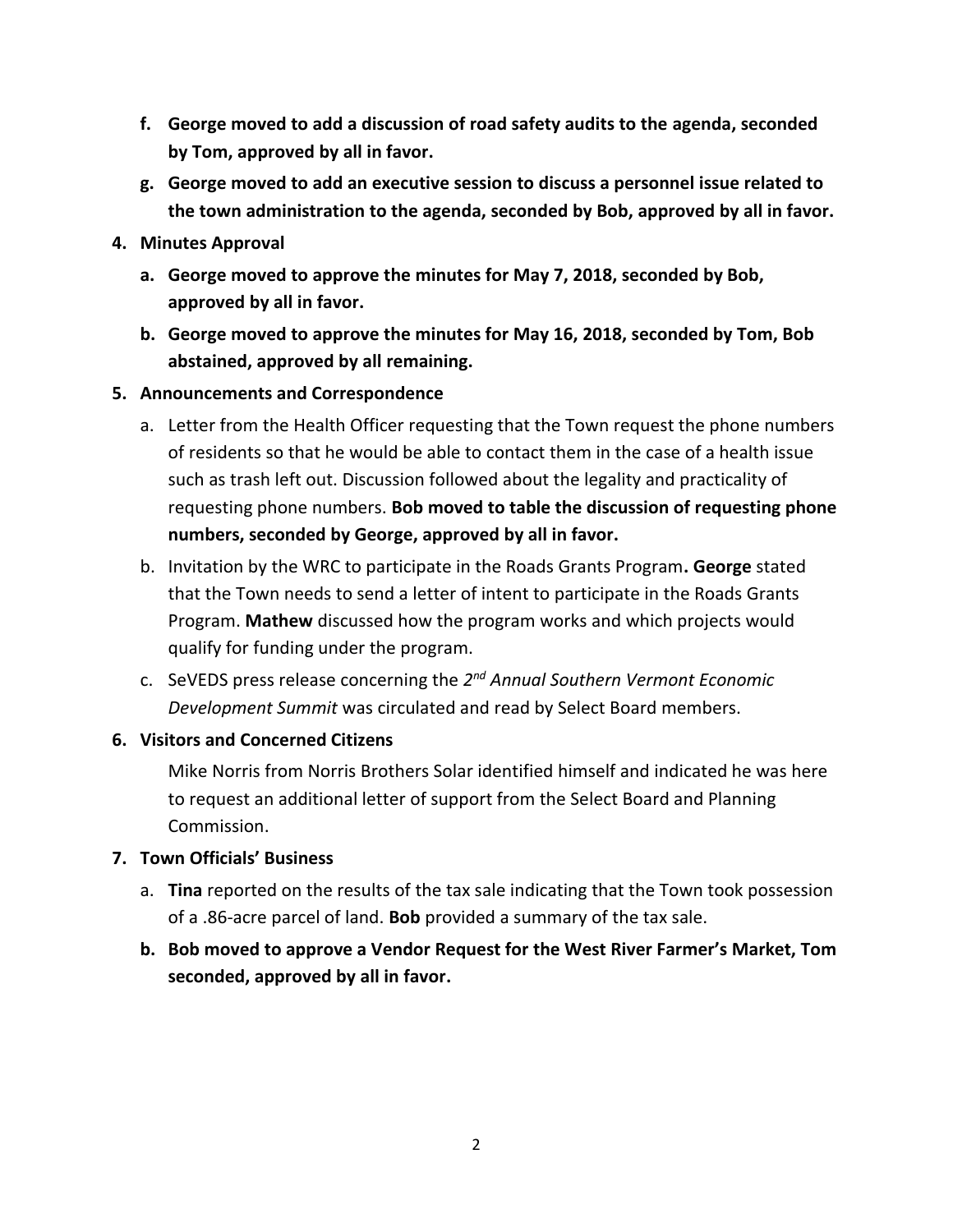## **8. Transfer Station**

- a. **Tom moved to hire Rick Patrowski as a Transfer Station employee with a starting salary of \$15.00 per hour, seconded by George, approved by all in favor.** Discussion followed of training to be arranged for Mr. Patrowski and his anticipated work schedule.
- b. **Tom** reported on the continuing efforts to deter bears from entering the trash compacting area of the Transfer Station.

## **9. Road and Bridges**

- a. **Opening of sealed bids - Jim** opened and read two (2) sealed bids received in response to RFP-2018-1R for the excavation of a portion of Thomsonburg Road. The bid from Ameden Construction was \$10,500 and the bid from JP Trucking was for \$16,979. Discussion of the bids followed. **Tom moved to accept the bid of Ameden Construction in the amount of \$10,500, seconded by George, approved by all in favor.**
- b. **Jim** stated that Mathew and his crew have been trying out a new piece of road equipment. **Mathew** described the process by which they have been testing the equipment. **Jim** indicated that the equipment would serve multiple purposes, including replacing the sickle bar mower. **Taylor** stated that anytime we can get multiple functions out of a single piece of equipment it makes sense for the Town. Discussion of various machines and their associated costs followed.

**Bob moved to purchase the** *Lift Tech Hydro Dig* **wheeled excavator for a total cost of \$191,110.35 with a down payment of \$40,000 and annual payments of \$41,240.57, seconded by George, approved by all in favor.**

- c. **Jim** stated that employee reviews were completed for the Road Crew and pay rate considerations need to be determined. **Taylor moved to approve the following pay raises: \$.50 per hour for Mathew and \$1.00 per hour for Austin, retroactive to May 16, 2018, seconded by Bob approved by all in favor.**
- d. **George** reported that the Traffic Safety Committee met with WRC to discuss the possibility of requesting road safety audits from VTrans. **George** explained the purpose of the safety audits. **Bob moved to approve the requesting of safety audits, as determined by the Traffic Safety Committee, from VTrans, seconded by Taylor, approved by all in favor.**
- e. **Jim** reported on a situation involving a Town Trail which has been periodically obstructed by trees and other debris, possibly placed there deliberately by an area resident to discourage use of the trail.